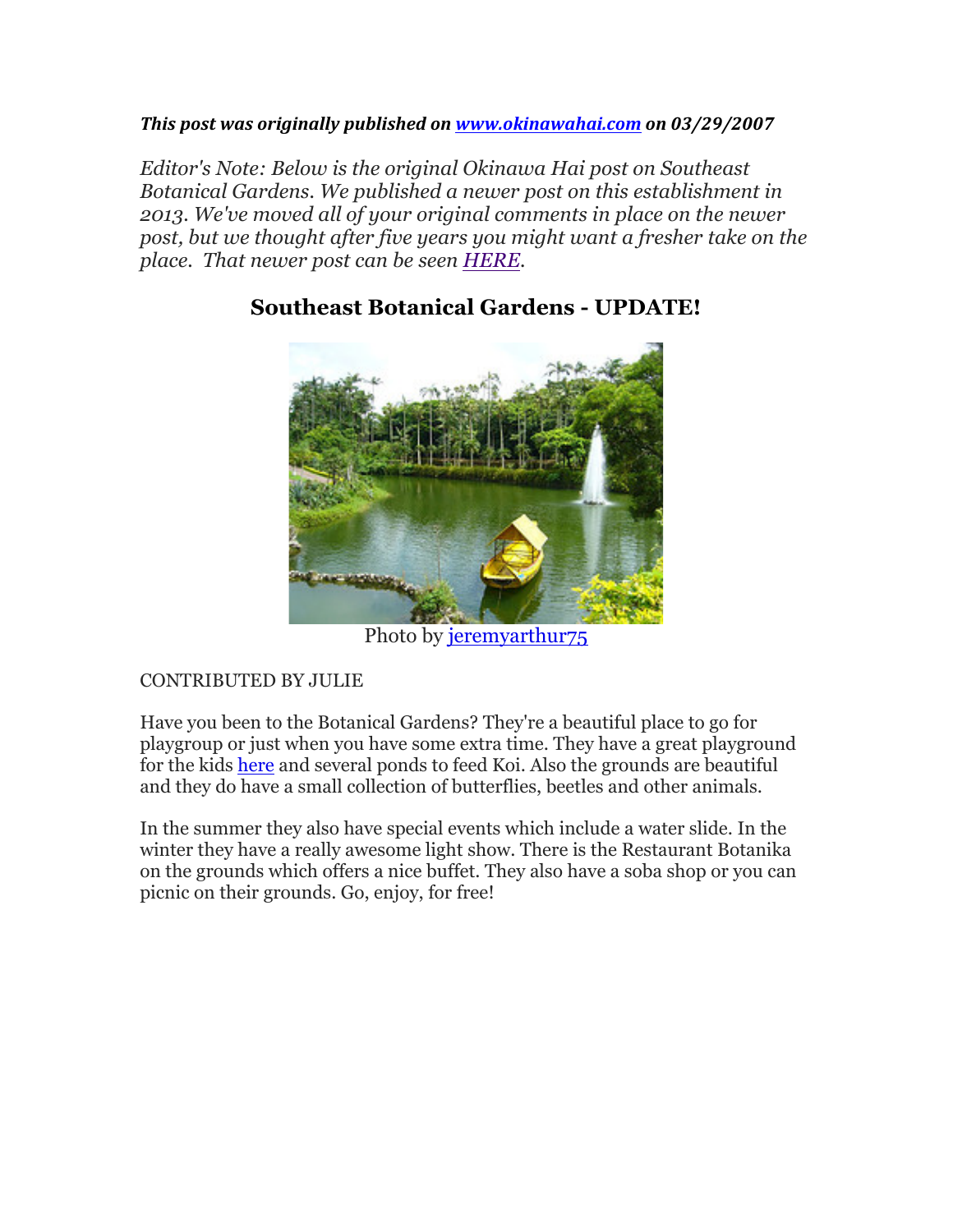#### *This post was originally published on www.okinawahai.com on 10/10/2008*

*Editor's Note: Below is the original Okinawa Hai post on Southeast Botanical Gardens. We published a newer post on this establishment in 2013. We've moved all of your original comments in place on the newer post, but we thought after five years you might want a fresher take on the place. That newer post can be seen HERE.*

# **Southeast Botanical Gardens, Part 2**

#### CONTRIBUTED BY KATRINA

My husband and I went this past weekend. It was beautiful! Their official name is Southeast Botanical Gardens. [Admissions information from this post has been removed, as it is out of date and no longer relevant to our readers.]

#### **Here are some tips:**

-Bring a camera and extra batteries, you'll want to take a ton of pictures.

-If you are warmed-natured, bring a towel, it gets a little warm.

-Bring extra yen for purchases, but they do have an exchange place in the forest adventure part.

-Keep your head up. Look out for giant spiders, they are all over.

-You can ride a train around the park for 300 yen. It was a good idea, until we realized they only speak Japanese during the tour, so everyone else was "oooohhing" and "awwwwing" and we were completely lost. The only words we understood were "shopping" and "pineapple," incidentally they must be the same in English. But it was helpful to sit down and get a feel for the park first. Plus they take your picture on the train and you can purchase the photograph for 1,000 yen as a souvenir.

-Wear comfy shoes, it gets a little hilly and you do not realize it.

It was a great trip! Its very close to those near Kadena/Camp Sheilds. Perfect if you have a few hours and want something to pass the time and get out. It would be a great spot for photographers. They have a little shop you can buy their fruit and herbs also.